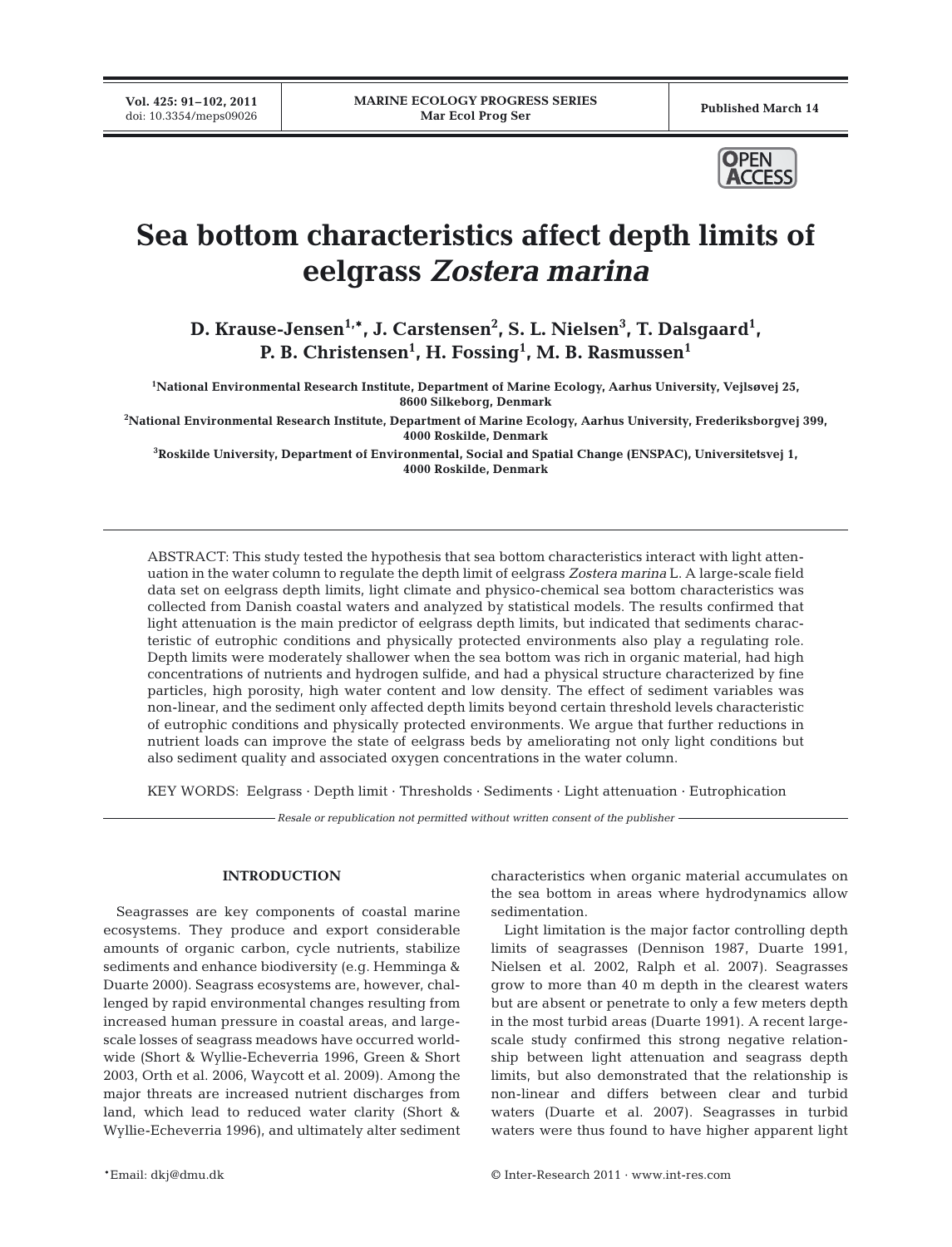requirements than those growing in clearer waters (Duarte et al. 2007). Across Florida's Indian River Lagoon system, variation in light attenuation accounted for only half of the variation in depth limits (Steward et al. 2005). These observations demonstrate that factors other than light attenuation in the water column must play a regulating role for seagrass growth, as also pointed out by Koch (2001).

The depth limit represents a balance between carbon gain in terms of recruitment and growth fuelled by light, and carbon losses due to physiological processes such as respiration, exudation of dissolved organic carbon, reproduction and plant death, as well as direct physical removal of biomass by e.g. herbivory and physical exposure to currents and waves. The apparent higher light demand of seagrasses growing in shallow, turbid waters as compared to clear waters (Duarte et al. 2007) is likely due to increased carbon losses caused by other effects than reduced water clarity. Regression models which include water column nutrient concentration as well as water clarity as explanatory variables have been found to improve predictions of eelgrass depth limits (Greve & Krause-Jensen 2005), thus supporting this idea. Increased nutrient concentrations stimulate the growth of epiphytes and opportunistic macroalgae which further shade seagrasses (Borum 1985, Drake et al. 2003, Kemp et al. 2004, Burkholder et al. 2007). Moreover, dead organic material may accumulate on the sea bottom, where hydrodynamic conditions allow this, thereby potentially affecting physical and chemical conditions for seagrasses (Hemminga 1998, Duarte et al. 2005).

As early as the late 19th century, Reinke (1889) noted that eelgrass in Kiel Bay grew down to 17 m depth on sandy bottoms but never grew deeper than 10 m on muddy bottoms. The idea that sea bottom conditions can affect depth colonization of seagrasses is therefore not new. Habitat characteristics such as concentrations of organic matter, presence of sulfide and grain size of surface sediments have been proposed as factors affecting the growth of submerged aquatic vegetation, which may help explain why seagrasses do not colonize all areas that fulfill their light demands (Koch 2001, Kemp et al. 2004). In this study we propose that these same factors also contribute to explaining variability in depth limits of eelgrass between areas.

Organic enrichment of the sea bottom creates soft and porous sediments that may not properly support anchoring of seagrass shoots, which may therefore be lost (Wicks et al. 2009). Dark, organic-rich sediments may further decrease bottom reflectance and thereby the light availability relative to a light, sandy bottom which reflects and scatters the light (Dierssen et al. 2003).

Deposition of organic matter on the sea bottom also changes the chemical environment of seagrasses towards higher concentrations of hydrogen sulfide and ammonium and more reduced conditions, causing significantly lower biomass and higher mortality of seagrass (Pérez et al. 2007). It is likely that high sulfide concentration in organically enriched sediments combined with low oxygen levels in the seagrass tissue provoke these negative effects on seagrasses, and that high oxygen demands of organic-rich sediments worsen the situation. Laboratory experiments have shown that sediment sulfides reduce the photosynthetic capacity of eelgrass (Goodman et al. 1995), and that combined exposure to hypoxia and hydrogen sulfide result in loss of above-ground biomass and increased mortality of eelgrass (Holmer & Bondgaard 2001). Studies of oxygen and sulfide dynamics by microelectrodes in seagrass meristems also suggest that internal oxygen stress, caused by low water column oxygen content or poor plant performance (Greve et al. 2003), allows invasion of hydrogen sulfide over the roots and is a potential key factor in episodes of sudden die-off of seagrasses (Pedersen et al. 2004, Borum et al. 2005, Mascaró et al. 2009), such as those reported from the field following anoxic events (Plus et al. 2003). Eelgrass is especially sensitive to oxygen stress when temperatures are high (Pulido & Borum 2010).

The range of seagrass-sediment interactions is further expanded and complicated by the fact that seagrasses affect the sediments surrounding them. Photosynthesis, respiration, and the growth and decay of seagrasses all influence the organic matter, nutrient and oxygen content of the sea bottom, and thereby its metabolism. As seagrasses produce large amounts of organic matter and enhance sedimentation of particles from the water column in their vicinity, they tend to form patches of organically enriched sediments and are, therefore, to some extent adapted to coping with such surroundings (Hemminga 1998, Duarte et al. 2005). Detrimental effects of poor sediment quality on seagrasses should therefore occur only above extreme levels of sediment variables.

This study aims to identify and quantify possible effects of chemical and physical sea bottom characteristics on the depth limits of eelgrass *Zostera marina* L. through a large-scale field study across Danish coastal areas which experienced marked eutrophication during the 20th century (Conley et al. 2007). We hypothesize that sediment variables interact with light attenuation in the water column to regulate seagrass depth limits, limiting colonization in deeper water at locations where the sea bottom is rich in organic matter, nutrients or hydrogen sulfide, and has a high water content that prevents the plants from anchoring properly.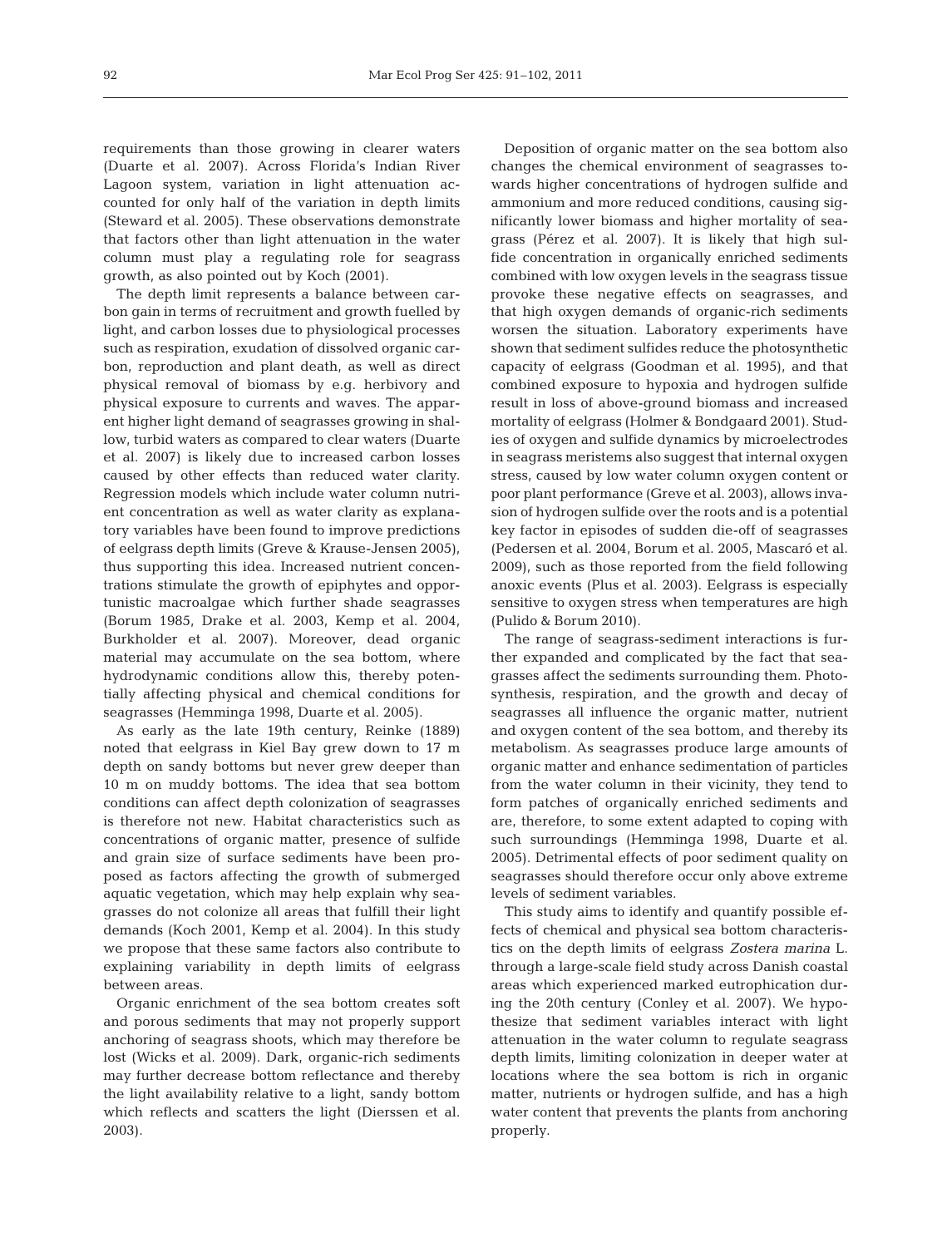### **MATERIALS AND METHODS**

**Study site.** The study included 42 sites where eelgrass depth limits in combination with chemical characteristics (content of organic matter, organic carbon, nutrients and hydrogen sulfide) and physical characteristics (grain size, water content, porosity, density) of the sea bottom in Danish coastal waters were quantified (Fig. 1). The sites were grouped in 6 main areas, each consisting of a number of basins (Fig. 1). Most sites (37) had complete records of these physico-chemical variables while the remaining 5 sites lacked a single variable. Information on Secchi depths characterizing the general light climate of each basin was available from water chemistry monitoring sites located centrally in the basins. Local departments of the Nature Agency take care of the monitoring and report the results to a national database maintained by the National Environmental Research Institute (NERI). The study sites were selected to represent a broad range of depth limits, light and sea bottom characteristics and included several locations where eelgrass depth limits were lower than expected based on light levels. Sites were also selected to be beyond the influence of mussel dredging activities. The tidal range in inner coastal waters and fjords is very small, ranging from ~0.1 to 0.5 m.

**Field sampling and laboratory analyses.** Depth limits and sediment characteristics were assessed by the local departments of the Nature Agency and their con-



Fig. 1. *Zostera marina*. Sampling sites for eelgrass and sediment in Danish coastal waters. The sites (42 in total) were grouped in 6 main areas named on the map in bold italics. Within each area the sites were distributed in basins, each having a central monitoring station for Secchi depth. Not all sites are visible on the map as some are too close together to show

sultants once during the summer (late July to mid September) 2005. Depth limits were measured by scuba divers as the deepest occurrence of eelgrass shoots.

At each site divers carefully collected sediment from the bare bottom between the scattered eelgrass shoots at the depth limit in a minimum of 5 plexiglas cores (length 300 mm, inner diameter 52 mm). In addition, temperature and oxygen concentration of bottom water were measured *in situ* in order to ensure similar conditions during laboratory incubations, and 25 l bottom water was sampled at each site. The cores, firmly closed with rubber stoppers, were transported in cooler boxes to the laboratory where they were immediately incubated at *in situ* temperature and oxygen concentration in bottom water from the location.

On the following day, one core was used to measure hydrogen sulfide concentration of the pore water in 1 cm sections through the upper 10 cm sediment layer. Pore water was pressure filtered through a 0.45  $\mu$ m membrane filter (Millipore) under a gas-impermeable latex membrane. The first 5 drops of pore water were discarded. Subsequently, up to 2 ml of pore water (determined by weight) was led through Tygon tubing directly into 1 ml of  $2\%$  ZnCl<sub>2</sub> in a plastic vial in order to minimize exposure to the atmosphere. Hydrogen sulfide was then measured spectrophotometrically as described by Cline (1969).

The remaining sediment cores were sectioned and stored for later analysis: 3 of the cores were used to measure the content of organic matter, carbon and nitrogen, as well as water content and density from which sediment porosity was calculated. The analyses were conducted in 2 cm sections through the upper 10 cm sediment layer that represents the potential root zone of eelgrass. Sediment from the 3 cores was pooled. Dry weight was determined after drying to constant weight at 105°C. Organic content was determined as weight loss on ignition at 550°C. For determination of organic carbon and nitrogen content, the dried samples were homogenized and analyzed on an elemental analyzer (RoboPrep-C/N). Phosphorus was analyzed after acid destruction and subsequent colorimetric analysis of the ignited samples (Danish Standard DS 291 and Koroleff 1983). Water content (percent weight) was determined as the weight loss upon drying relative to the wet weight. Porosity (ml pore water  $\text{cm}^{-3}$ ), the fraction of void spaces in the sediment, was calculated as the volume of water lost upon drying each 2 cm section of the sediment core  $(-42 \text{ cm}^3)$ sediment). Density (g wet weight  $[ww]$  cm<sup>-3</sup>), i.e. mass per volume, was calculated from the wet weight of the sediment volume contained in each of the 2 cm sections of sediment.

A last core was used to measure grain size in 2 cm sections down to 10 cm depth. Grain size was assessed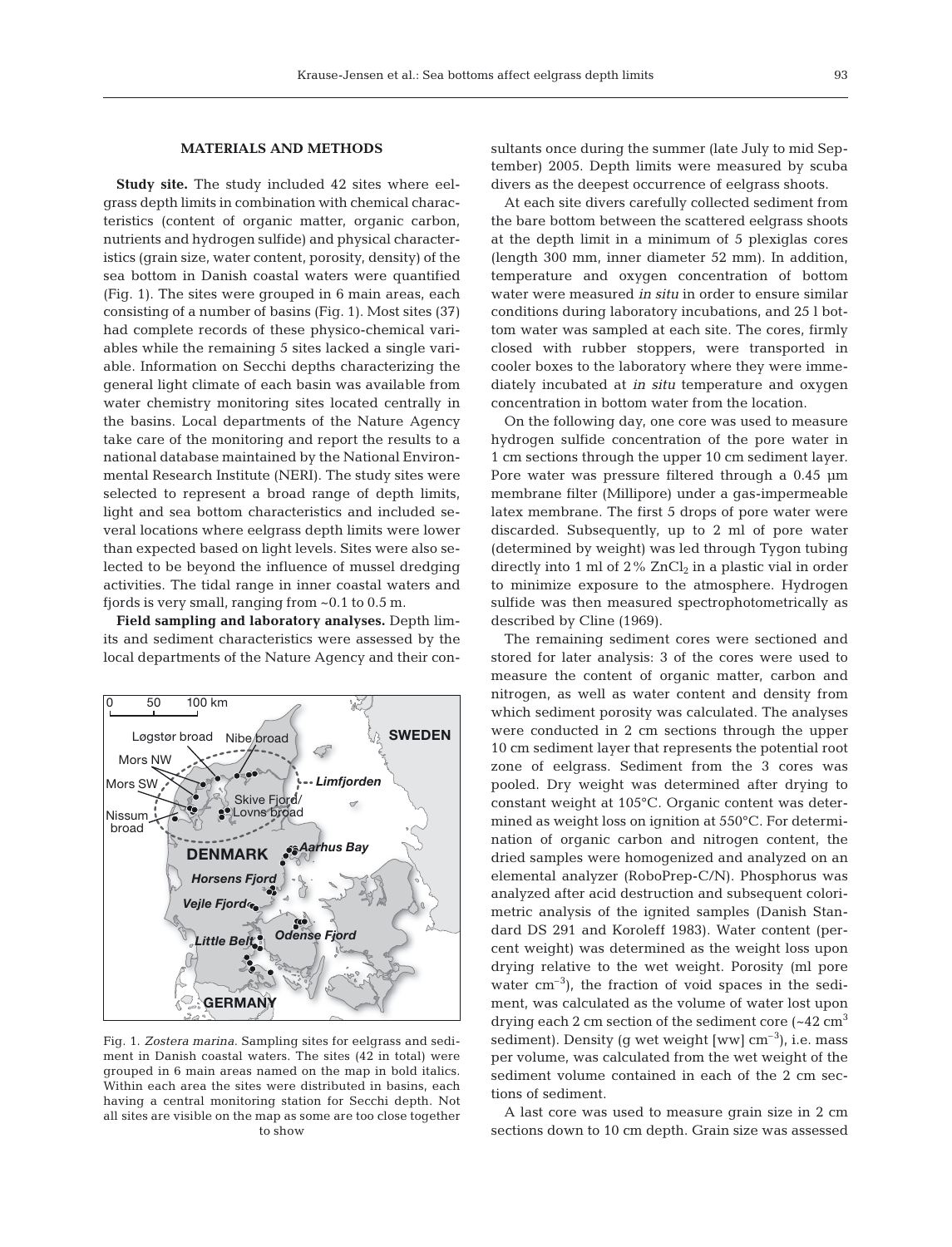by wet sieving and homogenization through a 63 µm sieve which separated the silt-clay fraction from the rest of the sample. After drying to constant weight, the silt-clay fraction was quantified as a percentage of the total dry weight. For all sediment variables we calculated average values for the top 10 cm  $(7 \text{ cm for } H_2S)$ , since deeper extraction of pore water was often not possible, and used these in the analyses of relationships between depth limits, light attenuation and sediment conditions.

Secchi depths are measured as part of the Danish National Monitoring Program with a sampling frequency of once or twice per month. In the data analyses we used average Secchi depths for the main growth season (March to September) over the years 1998 to 2005, thereby obtaining a relatively robust description of light attenuation.

**Statistical modeling.** The potential effect of the physical and chemical characteristics of the sediment as regulating factors of eelgrass depth limits in addition to light attenuation was investigated by a nonparametric approach, a Generalized Additive Model (GAM, Hastie and Tibshirani 1990), and a parametric approach, a non-linear regression of a threshold model. In both modeling approaches the depth limit of eelgrass *(Z*eelgrass) was assumed to be proportional (coefficients were denoted  $a_{GAM}$  and  $a_{THRES}$ ) to the Secchi depth  $(Z_{SD})$  as a proxy for the primary regulating factor, light. Deviations from this relationship are referred to in the following as eelgrass anomaly. The first approach modeled deviations from the proportional relationship to Secchi depth by means of a smooth nonparametric function (LOESS smoother), *S(X)* of the sediment variable *(X)*, where the smoothing parameter was selected by general cross validation in the GAM procedure:

$$
Z_{\text{eelgrass}} = a_{\text{GAM}} \times Z_{\text{SD}} + S(X) \tag{1}
$$

In the second approach, variations in eelgrass depth limit in addition to that explained by Secchi depth were modeled as a non-linear parametric response with no effect until crossing a specific threshold *(*Threshold) of the sediment variable *(X)*, using a hockey-stick type of model, i.e.

$$
Z_{\text{eelgrass}} = a_{\text{THRES}} \times Z_{\text{SD}} + \mathbf{k} \times X \times I(X > \text{Threshold}) \quad (2)
$$

where the indicator function *(I)* equals one if the argument is true, otherwise zero.

These 2 modeling approaches were applied separately to 9 different sediment variables (Table 1) as well as to linear combinations of the sediment variables in the form of the 3 first principal components of the sediment variables obtained from a Principal Component Analysis (PCA). A PCA involves a mathematical procedure that transforms a number of possibly correlated variables into a smaller number of uncorrelated variables called principal components. Sediment variables with a right-skewed distribution (7 out of the 9 variables) were log-transformed (Table 1) before further analysis to reduce the influence of observations in the upper tail distribution. As sediment variables were strongly autocorrelated it was not possible to isolate their individual effects through e.g. multiple regression analysis. The statistical analyses were carried out using PROC PRINCOMP, PROC GAM and PROC MODEL in SAS.

**Calculation of eelgrass light demands.** We calculated the percentage of surface irradiance available for eelgrass at the depth limit based on the relationship between the measured depth limit and Secchi depth obtained through the present study. We assumed that

Table 1. *Zostera marina.* Descriptive statistics and the first 3 principal components of a Principal Component Analysis (PCA) of 9 variables used to characterize the sediment at the depth limit of eelgrass. All values are given as averages from the upper 10 cm of the sediment, except H2S where values represent the upper 7 cm. The first principal component (PC1) accounts for as much of the variability in the sediment data as possible, and each succeeding component (PC2 and PC3) accounts for as much of the remaining variability as possible. Proportions of the total variation explained by each of PC1–3 are shown in the column heading; together, they explain 95.7% of the total variation. Values in the columns indicate the influence of each of the sediment variables on the PCs. \*indicates that the variable was log-transformed before analysis

|                                              | Descriptive statistics - |         |       |       | Principal components |            |               |  |
|----------------------------------------------|--------------------------|---------|-------|-------|----------------------|------------|---------------|--|
|                                              | N                        | Average | Min   | Max   | $PC1 (82.4\%)$       | PC2 (8.3%) | $PC3 (4.9\%)$ |  |
| Organic content (mg $q^{-1}dw$ )*            | 42                       | 3.9     | 28.8  | 145   | 0.352                | $-0.186$   | $-0.019$      |  |
| $C$ (% dw) <sup>*</sup>                      | 38                       | 0.19    | 1.03  | 5.00  | 0.350                | $-0.138$   | $-0.044$      |  |
| $N$ (% dw) <sup>*</sup>                      | 42                       | 0.013   | 0.115 | 0.820 | 0.354                | $-0.054$   | $-0.231$      |  |
| $P(^{\%}dw)^*$                               | 41                       | 0.009   | 0.030 | 0.141 | 0.349                | 0.011      | $-0.022$      |  |
| $H_2S$ (µmol $l^{-1}$ )*                     | 41                       | 0.68    | 234   | 4424  | 0.201                | 0.963      | 0.075         |  |
| Silt-clay $(\%$ dw <63 $\mu$ m) <sup>*</sup> | 42                       | 0.95    | 15.9  | 73.4  | 0.290                | $-0.118$   | 0.905         |  |
| Water content $(\%)^*$                       | 42                       | 15.4    | 29.0  | 72.1  | 0.360                | $-0.029$   | $-0.098$      |  |
| Density (q ww $\text{cm}^{-3}$ )             | 42                       | 1.30    | 1.96  | 2.40  | $-0.351$             | 0.027      | 0.330         |  |
| Porosity (ml $cm^{-3}$ )                     | 42                       | 0.36    | 0.54  | 0.98  | 0.358                | $-0.028$   | $-0.041$      |  |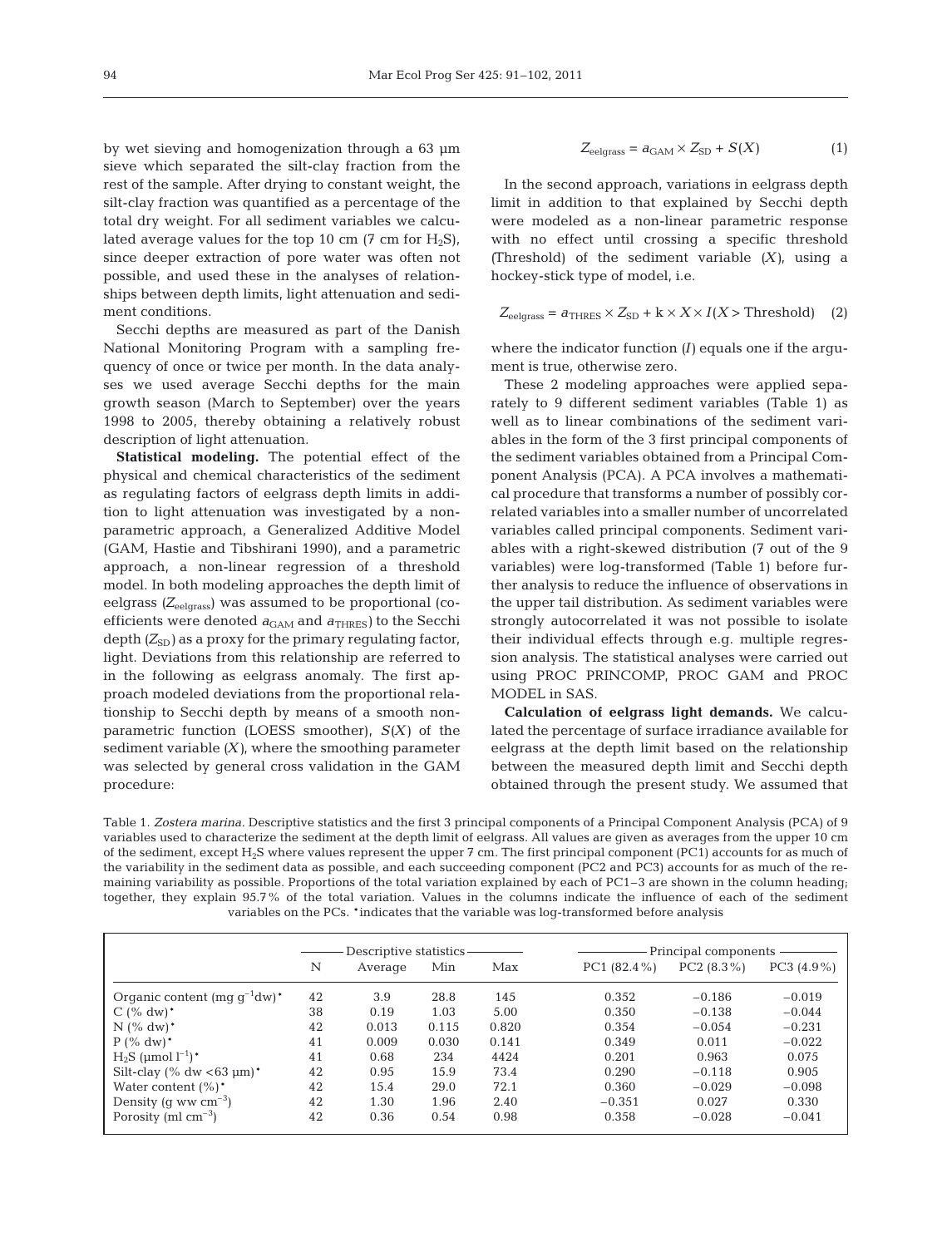the light attenuation coefficient  $(K_d)$  relates to Secchi depth  $(Z_{SD})$  according to the expression:  $K_d = 1.7 \times$  $Z_{SD}$ <sup>-1</sup> (Poole & Atkins 1929, Højerslev 1978). We then inserted this expression of  $K_d$  in the formula describing the exponential reduction of light through the water column:

$$
I_z = I_0 \times e^{-1.7 \times Z_{SD}^{-1} \times Z}
$$
 (3)

where  $I_0$  represents the sub-surface irradiance, set at 100%, and *Iz* represents light at the depth *Z*, in our case equaling the depth limit.

## **RESULTS**

## **Depth limits and Secchi depths**

Eelgrass depth limits and Secchi depths varied markedly among sites. Depth limits ranged from 1.5 to 6.4 m with a mean of 3.5 m, while Secchi depths ranged between 2.5 and 8.2 m with a mean of 4.8 m. A linear regression of depth limits against Secchi depths was highly significant, and Secchi depths explained 82% of the variation in depth limits across sites ( $\mathbb{R}^2 = 0.82$ , p < 0.0001, Fig. 2). We found that eelgrass growing at the average depth limit received 28% of surface irradiance.

#### **Sea bottom characteristics**

Chemical as well as physical characteristics of the sediment also showed marked variation between sites, and sediment variables were highly correlated (Table 2, Fig. 3). Sediments rich in organic matter typically had high concentrations of total-nitrogen, totalphosphorus and hydrogen sulfide. Moreover, organicrich sediments tended to be composed of fine particles, i.e. dominated by silt and clay, and to have high water content, high porosity and low density (Table 2, Fig. 3).



Fig. 2. *Zostera marina*. Depth limit of eelgrass as a function of Secchi depth in 42 Danish coastal areas. A linear regression line and associated statistics are indicated. The intercept was not significant and therefore set to zero

#### **Effects of sea bottom characteristics on depth limits**

In addition to the variations in depth limits explained by differences in Secchi depths, the remaining variations, i.e. the eelgrass anomalies, were related to the sediment variables and combinations of these, as obtained through PCA, in a combined model (including Secchi depth and the sediment variables, one at a time) analyzed with the GAM and the threshold model. The first principal component (PC1) included all sediment variables but was only influenced slightly by hydrogen sulfide (Table 1). PC2 mainly reflected sulfide concentrations while PC3 mainly reflected siltclay content and density, i.e. physical variables (Table 1). Eelgrass anomalies were significantly related to total-nitrogen concentration of the sediment, silt-clay content, density and PC1, in spite of consider-

Table 2. *Zostera marina.* Inter-correlations (Pearson's correlation coefficient r) for 9 variables used to characterize the sediment at the depth limit of eelgrass. All values are given as averages from the upper 10 cm of the sediment, except H<sub>2</sub>S where values represent the upper 7 cm. \*indicates that the variable was log-transformed before analysis

|                                       | Correlations |       |       |       |          |         |        |         |         |
|---------------------------------------|--------------|-------|-------|-------|----------|---------|--------|---------|---------|
|                                       | $Orq^*$      | $C^*$ | $N^*$ | $P^*$ | $H_2S^*$ | $S-C^*$ | $WC^*$ | Dens.   | Por.    |
| Organic content (mg $g^{-1}dw$ )*     | 1.00         | 0.94  | 0.91  | 0.90  | 0.40     | 0.76    | 0.93   | $-0.92$ | 0.92    |
| $C$ (% dw) <sup>*</sup>               |              | 1.00  | 0.93  | 0.87  | 0.43     | 0.74    | 0.92   | $-0.90$ | 0.93    |
| $N$ (% dw) <sup>*</sup>               |              |       | 1.00  | 0.92  | 0.48     | 0.68    | 0.95   | $-0.95$ | 0.94    |
| $P(^{\circ}\!\!/\circ \mathrm{d}w)^*$ |              |       |       | 1.00  | 0.52     | 0.74    | 0.92   | $-0.92$ | 0.90    |
| $H_2S$ (µmol $l^{-1}$ )*              |              |       |       |       | 1.00     | 0.38    | 0.51   | $-0.49$ | 0.51    |
| Silt-clay (% dw $<63 \mu m$ )*        |              |       |       |       |          | 1.00    | 0.74   | $-0.64$ | 0.75    |
| Water content $(\%)^*$                |              |       |       |       |          |         | 1.00   | $-0.95$ | 0.99    |
| Density (q ww $\text{cm}^{-3}$ )      |              |       |       |       |          |         |        | 1.00    | $-0.92$ |
| Porosity (ml $cm^{-3}$ )              |              |       |       |       |          |         |        |         | 1.00    |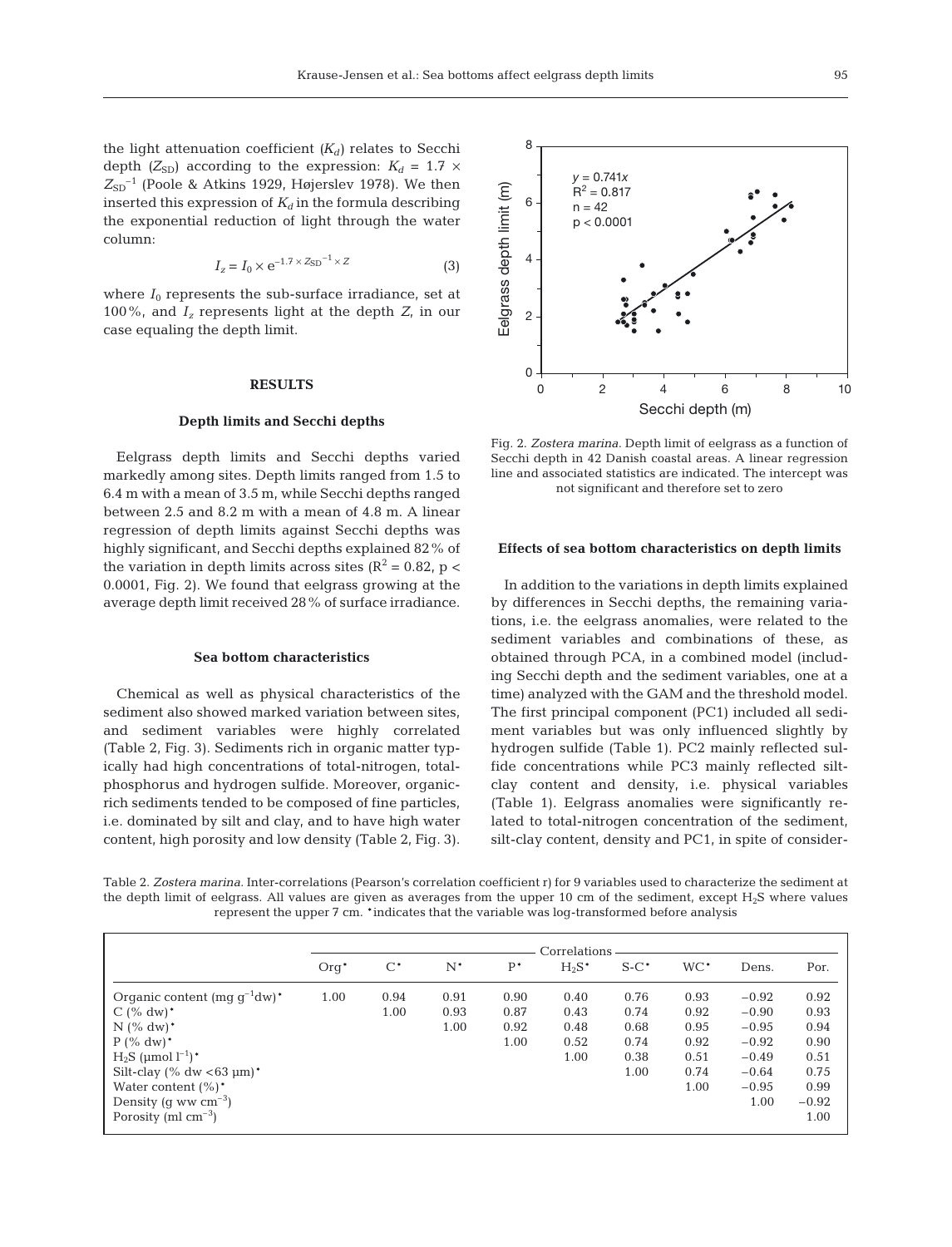

Fig. 3. *Zostera marina*. Physical and chemical characteristics of the sea bottom at the depth limit of eelgrass in Danish coastal waters. All values are given as averages from the upper 10 cm of the sediment, except  $H_2S$  concentrations, which represent the upper 7 cm of sediment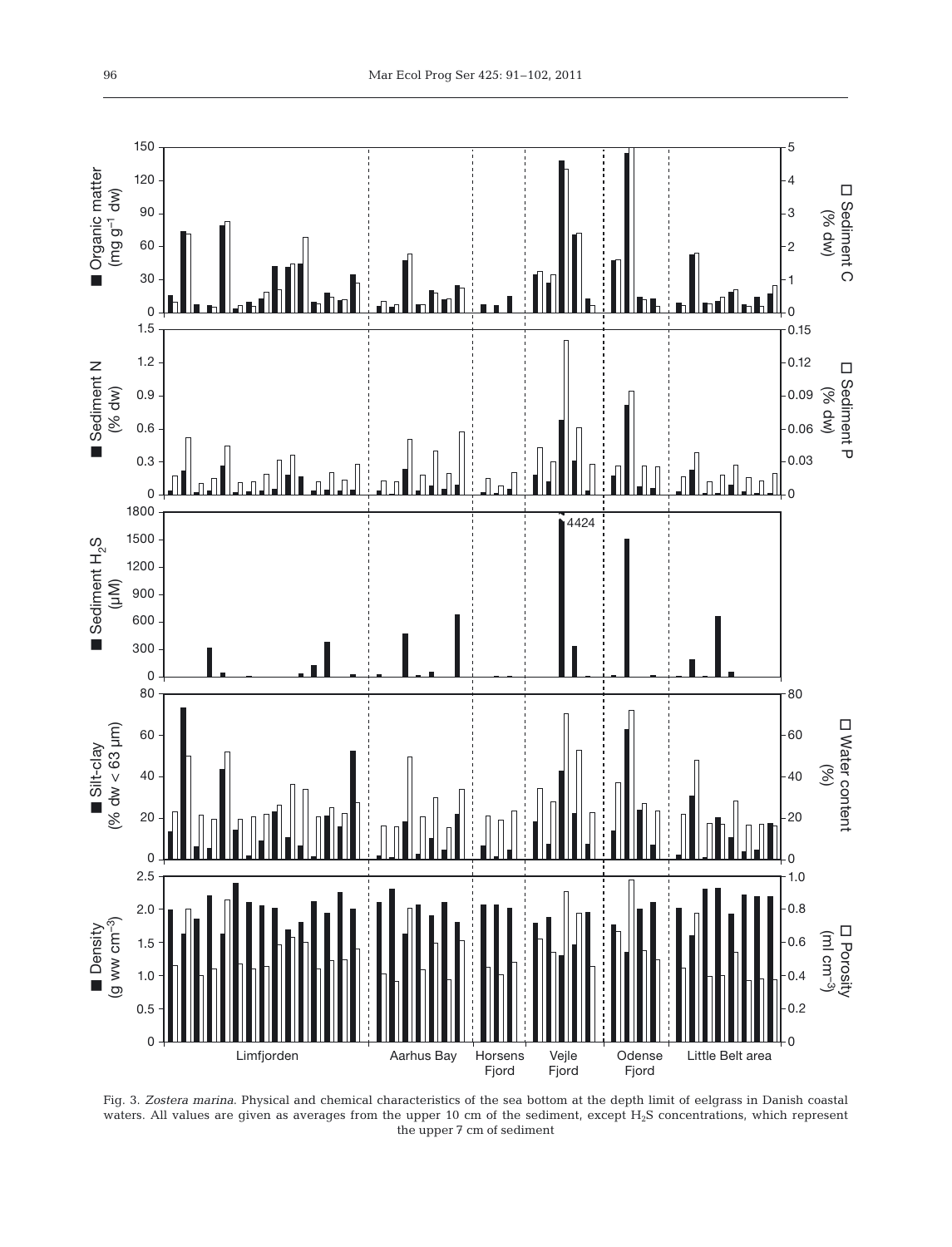Table 3. Zostera marina. Depth limits modeled in relation to Secchi depths ( $Z_{SD}$ ) and sediment variables, including the first 3 principal components of these (PC1 to PC3, see Table 1), using a non-parametric Generalized Additive Model (GAM) and a parametric threshold model. Both models include a linear regression coefficient for  $Z_{SD}$  ( $a_{GAM}$  and  $a_{THRES}$ , respectively). The GAM model was chosen by generalized cross validation, resulting in variable degrees of freedom (df) for the smoother [*S(X)*]. Probabilities for the 2 models (p) denote the significance of the functional expression for the sediment variable. Estimated thresholds for sediment variables are listed with an interval [mean – SE; mean + SE] displaying the confidence of the estimate, but are not given for the cases where the threshold was determined by only 2 points and therefore not well determined (indicated by\*)

| Explanatory variable $(X)$ | No. of obs. | -GAM model       |      |              |       |           | Threshold model -                           |        |       |  |  |
|----------------------------|-------------|------------------|------|--------------|-------|-----------|---------------------------------------------|--------|-------|--|--|
|                            |             | a <sub>GAM</sub> | df   | p            | $R^2$ | $a$ Thres | Threshold                                   | p      | $R^2$ |  |  |
| Organic content (log)      | 42          | 0.774            | 1.29 | 0.0567 0.838 |       | 0.751     | $134 \text{ mq} \text{ q}^{-1} \text{ dw}$  | 0.0147 | 0.850 |  |  |
| $C$ (log)                  | 38          | 0.769            | 1.28 | 0.1150 0.847 |       | 0.758     | $3.99^{\ast}\%$ dw                          | 0.0125 | 0.856 |  |  |
| $N$ (log)                  | 42          | 0.784            | 1.96 | 0.0225 0.849 |       | 0.751     | $0.606*%$ dw                                | 0.0146 | 0.850 |  |  |
| $P$ (log)                  | 41          | 0.805            | 3.26 | 0.0605 0.868 |       | 0.748     | $0.052$ [0.034; 0.081] % dw                 | 0.0707 | 0.853 |  |  |
| $H_2S$ (log)               | 41          | 0.802            | 1.52 | 0.0548 0.840 |       | 0.770     | 13.4 [1.5; 119.0] $\mu$ mol l <sup>-1</sup> | 0.1188 | 0.833 |  |  |
| Silt-clay (log)            | 42          | 0.795            | 3.05 | 0.0384 0.853 |       | 0.763     | 13.3 $[7.2; 24.5]$ % dw < 63 µm             | 0.0822 | 0.838 |  |  |
| Water content (log)        | 42          | 0.788            | 1.58 | 0.0731 0.838 |       | 0.751     | $69.8*%$                                    | 0.0146 | 0.850 |  |  |
| Density                    | 42          | 0.789            | 2.15 | 0.0240 0.851 |       | 0.753     | 1.63 [1.48; 1.78] q ww cm <sup>-3</sup>     | 0.0294 | 0.845 |  |  |
| Porosity                   | 42          | 0.782            | 1.30 | 0.0524 0.838 |       | 0.753     | 0.831 [0.56; 1.11] ml cm <sup>-3</sup>      | 0.0130 | 0.851 |  |  |
| PC <sub>1</sub>            | 36          | 0.800            | 1.39 | 0.0474 0.872 |       | 0.756     | $3.52$ [2.22; 4.82]                         | 0.0109 | 0.867 |  |  |
| PC2                        | 36          | 0.850            | 2.86 | 0.0890 0.877 |       | 0.774     | $-0.144$ [-1.19; 0.91]                      | 0.2041 | 0.847 |  |  |
| PC <sub>3</sub>            | 36          | 0.822            | 1.39 | 0.4948 0.856 |       |           | $0.774$ $0.475$ [-1.43; 2.38]               | 0.5648 | 0.838 |  |  |

able scatter in the relationships (GAM model,  $p < 0.05$ ; Table 3, Fig. 4: black lines). Negative effects on depth limits only appeared at the highest concentrations measured (Fig. 4). Sediment contents of phosphorus, hydrogen sulfide and organic matter as well as water content and porosity of the sediment showed the same tendency but relationships were not significant. Neither PC2 nor PC3 were significantly related to the eelgrass anomalies (GAM model, p > 0.05; Table 3, Fig. 4: black lines).

Since the GAM model indicated that negative effects on depth limits only occurred at the highest levels of sediment variables measured, we attempted to identify the threshold levels triggering the negative effects. Threshold models were significant when applied to sediment organic content, carbon content, nitrogen content, water content, density, porosity and PC1 (Threshold model, p < 0.05; Table 3, Fig. 4: gray solid lines), and approached significance for phosphorus content, hydrogen sulfide content and silt-clay. The threshold levels were estimated at 134 mg organic matter  $g^{-1}$  dry weight [dw], 4.0% C, 0.61% N, 0.052% P, 13 µmol  $l^{-1}$  H<sub>2</sub>S, 13% silt-clay content, 70% water content, a density of 1.6 g ww  $cm^{-3}$  and a porosity of  $0.83$  ml cm<sup>-3</sup> (Table 3). In the case of nitrogen content, carbon content, organic content and water content, the threshold levels were assessed on the basis of only the 2 extreme sediment values and therefore not well determined (Table 3, marked by asterisks). For the remaining sediment variables, the threshold level was better determined though still associated with considerable inaccuracy (Table 3). A more robust determination of threshold levels would have demanded data representing more extreme sediment conditions. However, sediments with a composition completely unsuitable for eelgrass growth could not be included in the model since they did not have associated data on eelgrass depth limits, and it would not be possible to identify the depth where sediment should be sampled.

Including the overall range of sediment variables in addition to the Secchi depth in the models resulted in steeper slopes for the proportionate relationship of depth limits to Secchi depths ranging from 0.77 to 0.85 for the GAM model and from 0.75 to 0.77 for the threshold model (Table 3) as opposed to 0.74 in the model with Secchi depth as the only explanatory variable (Fig. 2). These results, in turn, decreased the estimate of the compensating irradiance level from 28% of surface irradiance when sediment characteristics were not included, to ranges of 24 to 27% and 27 to 28% when including the overall range of sediment variables in the GAM and thresholds models, respectively.

## **DISCUSSION**

## **Eutrophic conditions have a double negative effect on eelgrass depth limits**

The study supported our hypothesis that even though light attenuation is by far the main predictor of eelgrass depth limits, sediment characteristics also play a regulating role. At a given light attenuation, depth limits were moderately shallower when the sea bottom was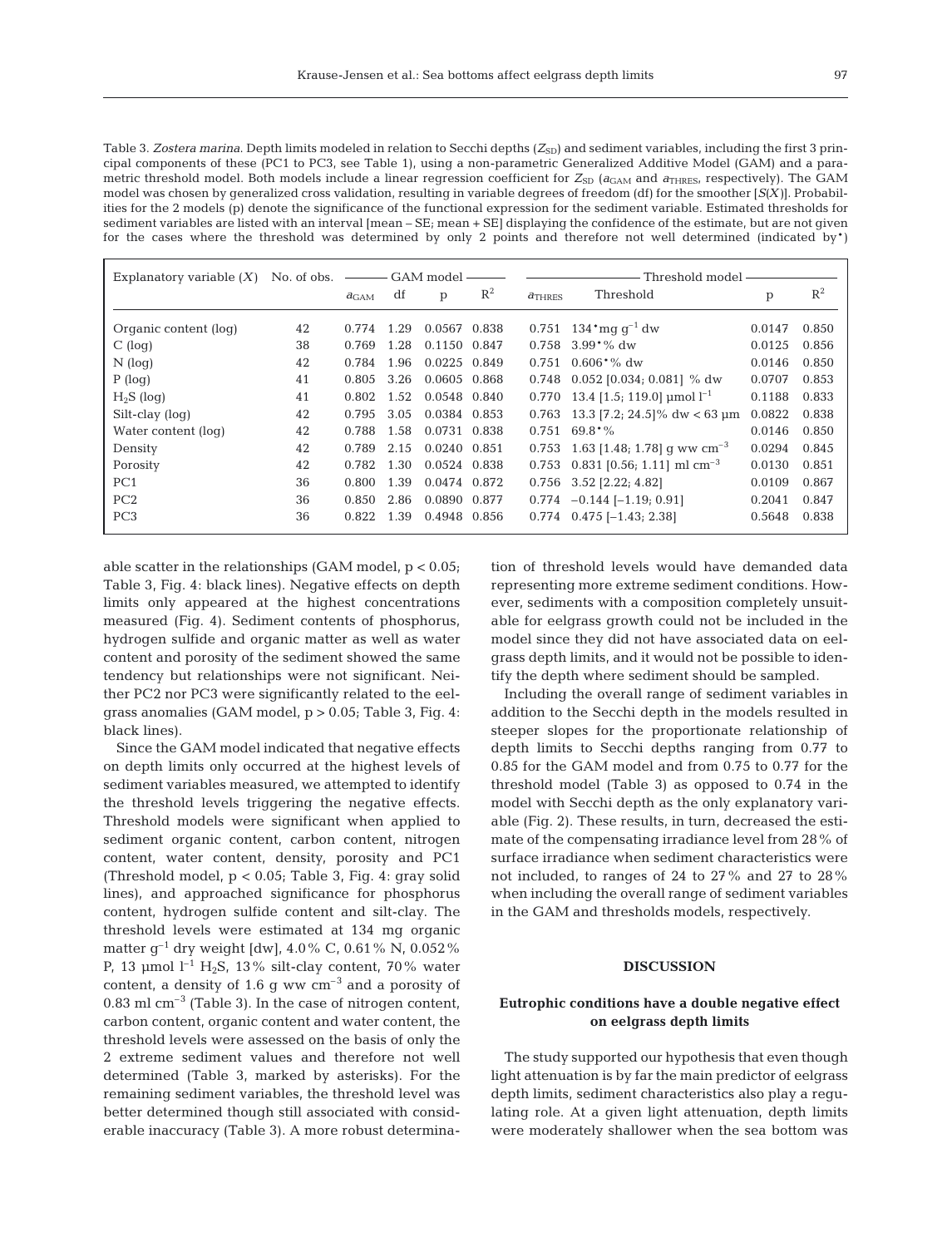

Fig. 4. *Zostera marina*. 'Eelgrass anomalies' representing deviations (residuals) from the relationship between eelgrass depth limits and Secchi depths, modeled in relation to various sediment variables. Open circles represent data from individual sites. The models include non-parametric relationships (black lines, *S(X)* with 95% confidence bands) and parametric threshold relationships (gray lines, broken in the cases where the threshold is determined by 2 influential observations only). Sediment variables represent physical and chemical sediment characteristics as well as the first 3 principal components (PC1 to PC3) of a Principal Component Analysis (PCA). Statistics of the PCA analysis are shown in Table 1; those of GAM models and threshold models are shown in Table 3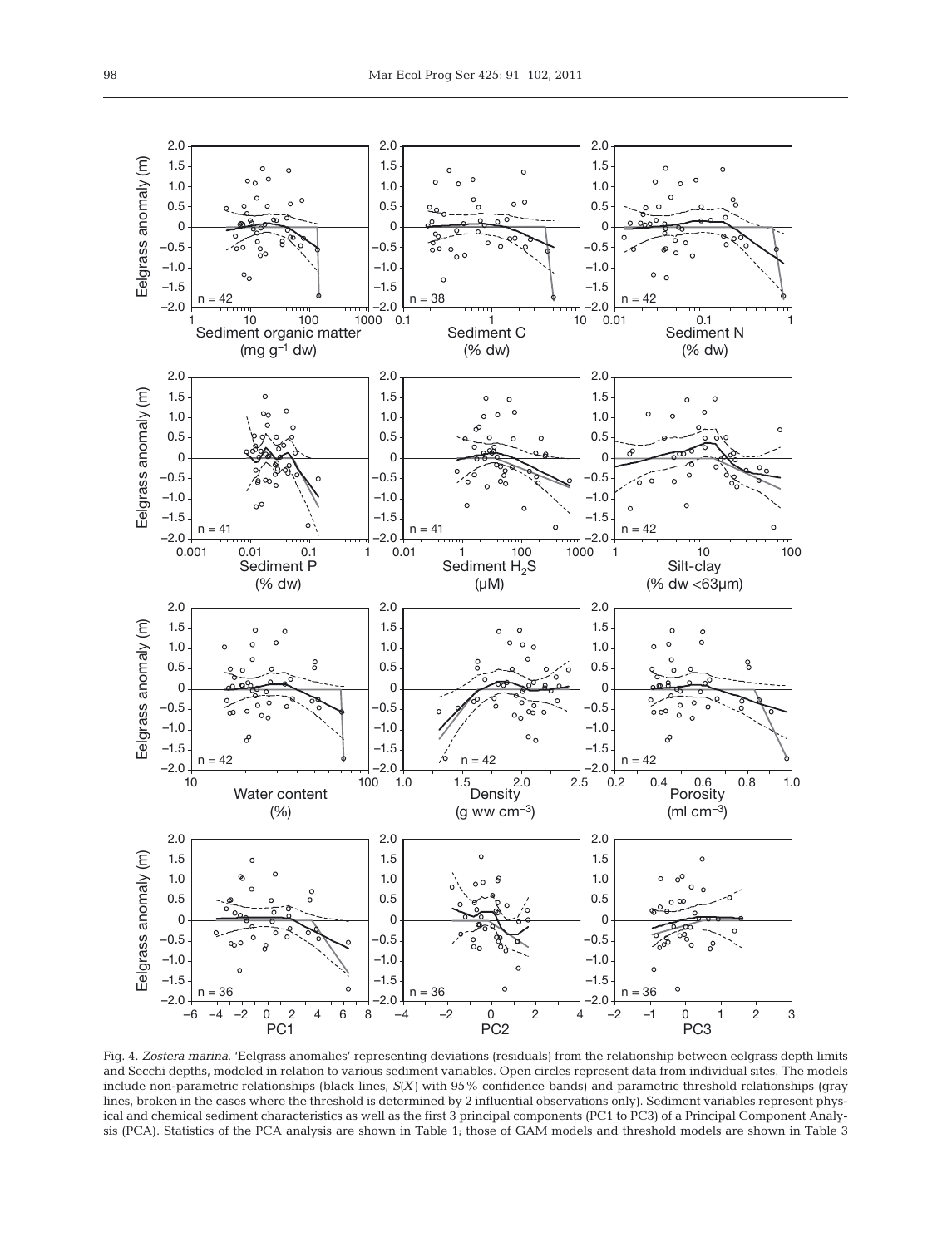rich in organic material, had high concentrations of nutrients and hydrogen sulfide and a physical structure characterized by fine particles, high porosity, high water content and low density. Sediment variables were highly correlated and did therefore not allow identification of a single determinant but clearly showed that the above-mentioned physico-chemical conditions caused shallower depth limits. These sediment characteristics are typically associated with eutrophic conditions which can be anthropogenic or naturally occurring, and are also associated with hydrodynamic conditions promoting sedimentation. Discharges of nutrients from land thus stimulate the production of phytoplankton and opportunistic macroalgae that subsequently accumulate on the sea bottom of physically protected areas and give rise to high contents of organic matter and nutrients as well as a soft sediment structure. Dense and healthy seagrass meadows may enhance sedimentation and create organic-rich sediment, but this effect was probably minor in the present study, since sediment was sampled near the depth limit of the plants where only sparse shoots were present. Relatively organicrich and finely grained sediments also occur naturally in deeper and protected areas where sedimentation is enhanced.

Experimental enrichment of seagrass sediments with organic matter and nutrients has been found to increase the pools of hydrogen sulfide in the sediment, create more reduced sediments and cause a lower biomass and a higher mortality of seagrasses (Pérez et al. 2007). Our study showed that similar relationships between high concentrations of organic matter, high nutrient and sulfide concentrations and negative seagrass response exist on a large spatial scale *in situ*. Sulfide is a likely candidate to trigger the negative response as it has toxic effects (Goodman et al. 1995, Holmer & Bondgaard 2001) and can enter seagrass tissue when low oxygen concentration in the water column or low rates of net photosynthesis create low oxygen concentrations within the tissue and thus a reduced ability to oxidize sulfide (Pedersen et al. 2004, Borum et al. 2005). Sediments characteristic of eutrophic conditions may further hamper seagrasses by increasing the risk of anoxic events, and seagrasses at the depth limit may be particularly susceptible to this kind of stress as they have low growth potential. Our study does not exclude the possibility that periodic oxygen depletion of the bottom water, co-varying with sediment characteristics, could cause reductions in eelgrass depth limits.

The results further suggested that also the physical attributes of organic-rich sediments, in terms of a soft, fine and watery structure, may affect eelgrass negatively. This effect is in line with the findings of Wicks et al. (2009) that soft sediments provide a low anchoring capacity for eelgrass shoots and thus an increased risk

of physical removal. Fine sediments also affect the light climate since they are prone to resuspension. This effect should be largely accounted for in our model, which describes light attenuation (expressed as Secchi depth) as the primary determinant of eelgrass depth limits, but resuspension of fine sediments near the sea bottom could escape our measurements and thereby cause an underestimation of light attenuation.

The identified effect of sediment quality on eelgrass depth limits implies that eutrophication has a double negative effect on eelgrass depth limits, by increasing light attenuation and reducing sediment quality. This finding may help explain why depth limits at a given Secchi depth can vary largely between areas (e.g. Nielsen et al. 2002, Duarte et al. 2007). Our estimates of threshold levels of sediment variables can help managers to evaluate whether sediment quality might be a problem in a given area. Danish coastal waters experienced marked eutrophication during the 20th century with nitrogen loads peaking in 1980 at about 4 to 5 times the level in 1900 (Conley et al. 2007). Nutrient loads are still high, but reduction measures undertaken since the late 1980s have reduced the external loads to about 2 to 3 times the 1900 level (Conley et al. 2007, Hjorth & Josefson 2010), and the internal sediment based load originating from past eutrophication events has probably also declined. The high betweensite variability in sediment variables found in our study may partly reflect variable distance to present and past sources of nutrient load in combination with differences in sedimentation and resuspension among sites.

A warmer climate is likely to increase the negative effects of eutrophication on eelgrass by pushing the carbon and oxygen balance of the plants in a negative direction. High temperatures stimulate single plant and community respiration to a greater extent than photosynthesis, thereby creating lower internal oxygen concentrations (Greve et al. 2003) and higher light demands of eelgrass (Olesen & Sand-Jensen 1993, Short & Neckles 1999, Ralph et al. 2007, Moore & Jarvis 2008). Higher temperatures also reduce the solubility and thereby the content of oxygen in the water column, and warming is likely to increase the frequency of anoxic events (Conley et al. 2007), while at the same time decreasing the tolerance of eelgrass to anoxia (Pulido & Borum 2010).

## **The sea bottom exerts a threshold effect on eelgrass depth limits**

The effect of sediment characteristics on eelgrass was nonlinear, influencing depth limits only when measured variables exceeded threshold levels. Seagrass medows are well adapted to organic-rich sediments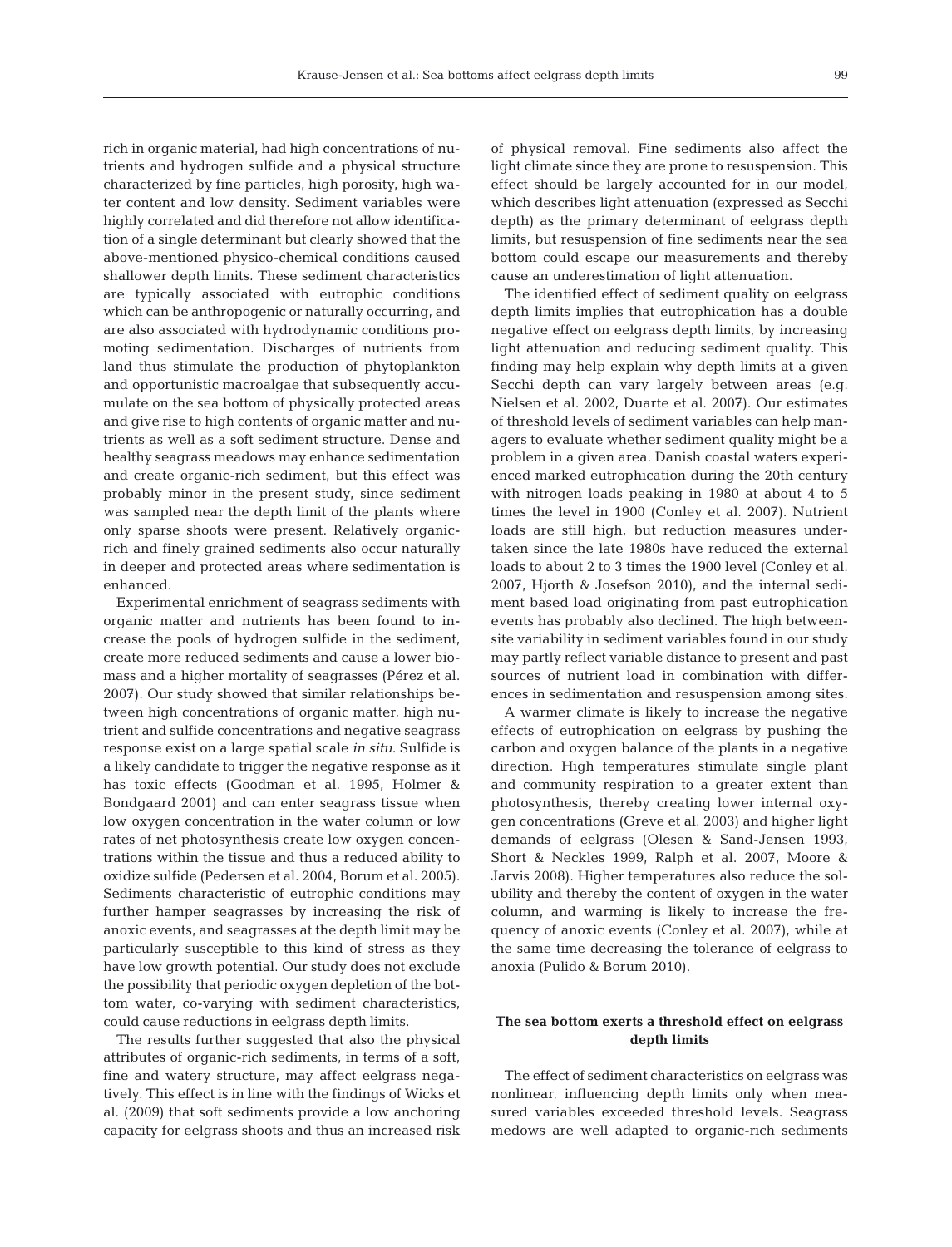since they produce and accumulate organic matter (Hemminga 1998), and this may explain why we only see negative effects of increasing organic content and associated sediment variables when these exceed threshold levels. Our analyses provided a preliminary estimate of these threshold levels, though with considerable associated error (Table 3). The estimated threshold level of sediment organic matter of around 134 mg  $g^{-1}$  dw or 13% of dry weight, was close to the maximum of 16% of dry weight for healthy eelgrass beds reported in a literature compilation (Koch 2001). We have found no threshold values for N content of the sediment in the literature to compare with our result (0.61% N of dry weight). However, this level seems a reasonable threshold level since it is in the high end of N contents recorded in shallow bays of other studies, e.g. 0.13 to 0.67% N in shallow (0 to 5 m) Danish fjords (T. Dalsgaard unpubl. data);  $0.2 \pm 0.06\%$  N in fine, organic-rich sediments with *Zostera noltii* and 0.08 ± 0.06% N in coarser sediments colonized by macroalgae (Figueiredo da Silva et al. 2009); 0.2 to 0.34% N in sediments below plant canopies as compared to 0.18 to 0.19% N in bare sediments (Castro et al. 2009); and 0.05 to 0.1% N in surface sediments of vegetated salt marshes (Wang et al. 2010).

Our study indicated negative effects of sulfide in the sediment at a threshold level as low as 13 µmol  $l^{-1}$ , which is significantly lower than previously reported in the literature. For comparison, Goodman et al. (1995) found that hydrogen sulfide levels of around 400 µmol  $l^{-1}$  in the sediment reduced the photosynthetic rates of eelgrass. Terrados et al. (1999) observed reduced leaf growth of eelgrass at sediment hydrogen sulfide levels of around 75 µmol  $l^{-1}$ , while Holmer & Bondgaard (2001) found that the photosynthetic activity of eelgrass stopped after exposure to hydrogen sulfide concentrations in the water column of 100 to 1000 µmol  $l^{-1}$ . The lower thresholds of our study may be due to the fact that we studied light stressed eelgrass growing at the edge of its distribution. It was therefore likely to be particularly susceptible to additional stress arising from sediments conditions, as well as to combinations of sediment stressors. In contrast, the experimental studies referred to above focused on sulfide as the only stress factor. Moreover, our estimates of threshold levels were associated with some uncertainty and should be seen as no more than an indication of the sulfide levels above which detrimental effects on eelgrass may be expected.

Regarding the silt-clay content, our study showed a threshold level of 13%, while Koch (2001) observed healthy eelgrass populations at silt-clay contents as high as 56% (range 2 to 56%). The tolerance of eelgrass to physical conditions such as soft, finely textured sediments and, thus, poor anchoring conditions, is likely to vary between areas, due to differences in exposure to currents and waves (Wicks et al. 2009).

The comparisons between threshold levels of sediment variables, in our and other studies, suggest that thresholds leading to eelgrass decline vary among habitats due to interaction with other stress factors such as shading and physical exposure and possibly interaction among sediment variables. It is probable that unfavorable chemical sediment conditions are more of a problem for deep, shaded eelgrass populations than for populations living in shallow light saturated habitats; while soft sediments with low anchorage support are more problematic for shallow eelgrass populations in exposed environments. A combination of unfavorable physico-chemical sediment conditions across the entire depth range may, therefore, further accentuate the pattern of eelgrass being constrained to intermediate water depths where moderate light levels are combined with moderate levels of physical exposure (Krause-Jensen et al. 2003). If depth limits rose to exclude eelgrass from all but very shallow waters, due to extremely high turbidity, plants growing within the depth limit would be highly vulnerable to higher drag forces in the shallow waters.

## **High light demand of eelgrass in turbid, eutrophic areas**

Eelgrass growing at the depth limit had relatively high apparent light demands equaling 28% of surface irradiance as calculated from the depth limits modeled in relation to Secchi depths (Fig. 2) and using the average Secchi depth of the generally turbid, eutrophic waters included in our study. For comparison, we also calculated the light demands based on a combined model incorporating sediment variables (Table 3), thereby to some extent subtracting the effect of sediments on light demands. These models predicted slightly lower light demands at the depth limit (24% to 28% of surface irradiance), suggesting that unfavorable sediment conditions could explain at least part of the high light demand observed in these Danish eelgrass populations and the associated shallow depth limits. Previous studies have reported increasing light requirements of seagrasses along a gradient from clear, oligotrophic waters towards turbid, eutrophic waters (Duarte et al. 2007), and our study suggests that unfavorable sediment conditions is one of several explanations for this pattern. Experimentally determined light compensation points for growth of Danish eelgrass populations have been found to equal 11% of surface irradiance in the laboratory (Olesen & Sand-Jensen 1993), and are thus considerably lower than those determined in the field. This discrepancy proba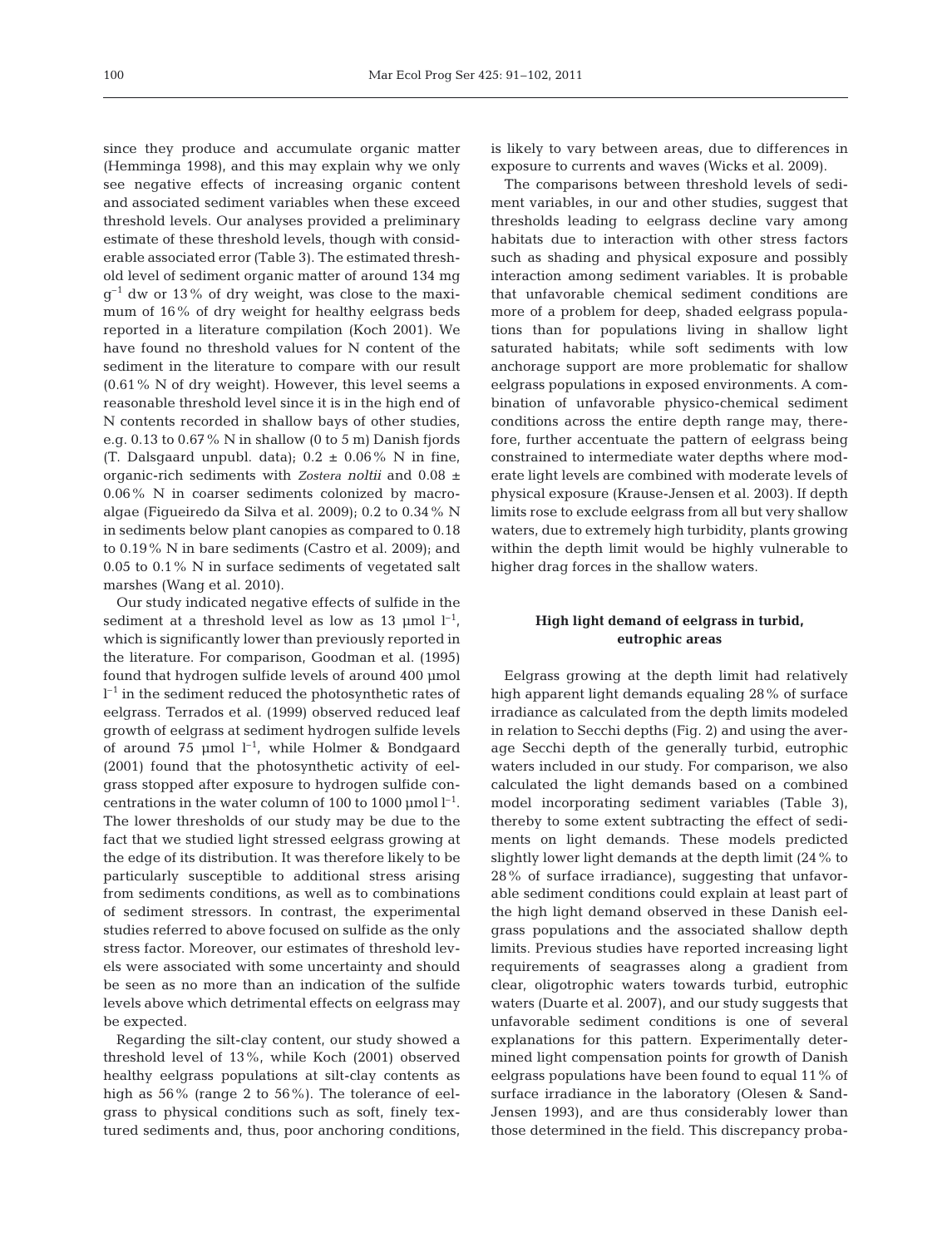bly reflects that depth limits in the field represent the long-term compensation depth for survival, i.e. the depth where plants can persist year round and cope with stress factors such as those connected with unfavorable sediments, anoxic events and additional shading due to epiphytes or algal mats. In contrast, experimental studies generally represent shorter time scales and a less stressful environment. However, light measurements from the central part of the basins, as used in this study, may slightly overestimate light availability in eelgrass habitats closer to the shore, where resuspension of bottom material is likely to be more pronounced, leading to higher particle concentrations in the water column. This will be the case if denser eelgrass of the shallow zone does not fully counteract this effect by enhancing sedimentation and stabilizing the sediment and if clearing of the water column by bivalve filtration is similar among the deeper and shallower sites.

ditions play a role in controlling the depth limit of eelgrass and that light attenuation is, therefore, not the only player. Even though seagrasses are adapted to surviving in organic-rich sediments, their depth colonization is limited when the content of organic matter and associated variables in the sediment exceed threshold levels. Negative effects of eutrophication in and increased risk of water column anoxia, highlight the need for further reductions in nutrient load in order to promote the restoration of seagrass beds. The depth limit of eelgrass may not respond immediately to reduced external nutrient loads and the response is likely to vary between areas. Resuspended materials, which are only indirectly related to nutrient loads may contribute markedly to light attenuation in some areas (e.g. Olesen 1996, Carr et al. 2010). Physically protected areas will maintain relatively high sedimentation rates, and the sediments represent a 'memory' of past eutrophication, which may prevail for years after reductions of external loads.

*Acknowledgements.* We thank our colleagues from the Danish counties/regions for collecting data on eelgrass and sediments and providing local information on the sampling sites: B. Sømod, F. Andersen, J. S. Laursen, M. Laursen, N. Holmboe, S. Schwærter, S. Bråten and T. Jørgensen. K. Linding Gerlich, E. Frandsen, M. V. Skjærbæk and T. Quottrup, all from the National Environmental Research Institute, University of Aarhus, are thanked for performing the laboratory Danish National Monitoring and Assessment Programme for the Aquatic and Terrestrial Environment (NOVANA), the EU projects 'THRESHOLDS' contract #003933-2 and 'WISER' contract #226273 as well as the Danish Agency for Science, Technology and Innovation (grant #09-063190/DSF and research stay for D.K.J.).

#### LITERATURE CITED

- ► Borum J (1985) Development of epiphytic communities on eelgrass (*Zostera marina*) along a nutrient gradient in a Danish estuary. Mar Biol 87:211–218
- ► Borum J, Pedersen O, Greve TM, Frankovich TA, Zieman JC, Fourqurean JW, Madden C (2005) The potential role of plant oxygen and sulfide dynamics for die-off events of the tropical seagrass, *Thalassia testudinum*, in Florida Bay. J Ecol 93:148–158
- ► Burkholder JM, Tomasko DA, Touchette BW (2007) Seagrasses and eutrophication. J Exp Mar Biol Ecol 350:46–72
- ► Carr J, D'Odorico P, McGlathery K, Wiberg P (2010) Stability and bistability of seagrass ecosystems in shallow coastal lagoons: role of feedbacks with sediment resuspension and light attenuation. J Geophys Res 115:G03011 doi:10. 1029/2009JG001103
- ► Castro P, Valiela I, Freitas H (2009) Sediment pool and plant content as indicators of nitrogen regimes in Portuguese estuaries. J Exp Mar Biol Ecol 380:1–10
- ► Cline JD (1969) Spectrophotometric determination of hydrogen sulfide in natural waters. Limnol Oceanogr 14: 454–458
- In conclusion, our study indicates that sediment con- $\blacktriangleright$  Conley D, Carstensen J, Ærtebjerg G, Christensen PB, Dalsgaard T, Hansen JLS, Josefson A (2007) Long-term changes and impacts of hypoxia in Danish coastal waters. Ecol Appl 17:S165–S184
	- ▶ Dennison WC (1987) Effects of light on seagrass photosynthesis, growth and depth distribution. Aquat Bot 27:15–26
	- Dierssen HM, Zimmerman RC, Leathers RA, Downes TV, ➤ Davis CO (2003) Ocean color remote sensing of seagrass and bathymetry in the Bahamas Banks by high-resolution airborne imagery. Limnol Oceanogr 48:444–455
- terms of light attenuation, unsuitable sediment quality, Drake LA, Dobbs FC, Zimmerman RC (2003) Effects of epi-➤ phyte load on optical properties and photosynthetic potential of the seagrasses *Thalassia testudinum* Banks ex Konig and *Zostera marina* L. Limnol Oceanogr 48:456–463
	- ► Duarte CM (1991) Seagrass depth limits. Aquat Bot 40: 363–377
		- Duarte CM, Holmer M, Marbà N (2005) Plant-microbe interactions in seagrass meadows. In: Kristensen E, Haese RR, Kostka J (eds) Macro-and microorganisms in marine sediments. Coast Estuar Stud 60, Am Geophys Union, Washington, DC, p 31–60
		- Duarte CM, Marbà N, Krause-Jensen D, Sánchez-Camacho M (2007) Testing the predictive power of seagrass depth limit models. Estuaries Coasts 30:652–656
	- ► Figueiredo da Silva J, Duck RW, Catarino JB (2009) Nutrient retention in the sediments and the submerged aquatic vegetation of the coastal lagoon of the Ria da Aveiro, Portugal. J Sea Res 62:276–285
	- ► Goodman JL, Moore KA, Dennison WC (1995) Photosynthetic responses of eelgrass (*Zostera marina* L.) to light and sediment sulfide in a shallow barrier island lagoon. Aquat Bot 50:37–47
		- Green EP, Short FT (2003) World atlas of seagrasses. University of California Press, Berkeley, CA
	- ▶ Greve TM, Krause-Jensen D (2005) Predictive modelling of eelgrass (*Zostera marina L*.) depth limits. Mar Biol 146: 849–858
- analyses. The project received financial support from the  $\triangleright$  Greve TM, Borum J, Pedersen O (2003) Meristematic oxygen variability in eelgrass (*Zostera marina)*. Limnol Oceanogr 48:210–216
	- Hastie TJ, Tibshirani RJ (1990) Generalized additive models. Chapman & Hall, New York, NY
	- ▶ Hemminga MA (1998) The root/rhizome system of seagrasses: an asset and a burden. J Sea Res 39:183–196